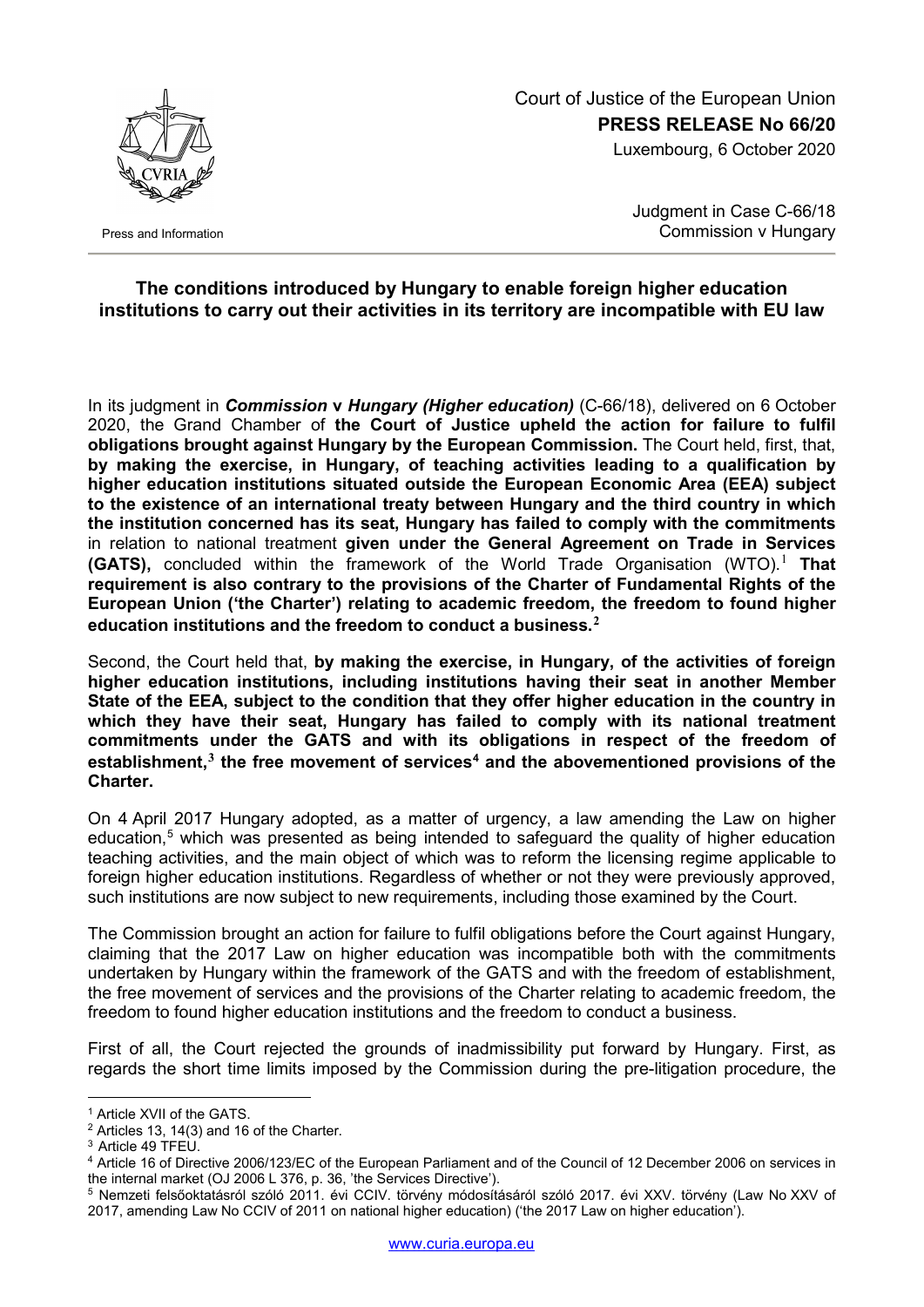Court, confirming its case-law on this point, $6$  examined the actual conduct of that procedure and concluded that Hungary had not established that its rights of defence had been infringed as alleged. Furthermore, it observed that the contested time limits had been set taking into consideration the imminent entry into force of the provisions at issue, which was originally set for 1 January 2018. Second, the Court considered that the Hungarian Government could not reasonably rely on the illegitimacy of the political intentions ascribed to the Commission, namely to protect the particular interests of the Central European University, since the question as to whether it is appropriate to initiate an infringement procedure is entirely within the Commission's discretion, which, as such, is not subject to judicial review by the Court.

The Court went on to declare that it had jurisdiction to hear and determine complaints alleging infringements of WTO law. In that regard, having recalled that any international agreement entered into by the EU is an integral part of EU law, the Court confirmed that to be the case as regards the Agreement establishing the WTO, of which the GATS is part. Next, with respect to the relationship between the exclusive competence of the EU in the area of common commercial policy and the broad competence of the Member States in the area of education, the Court made clear that commitments entered into under the GATS, including those relating to the liberalisation of trade in private educational services, fall within the common commercial policy. Moreover, in addressing the Hungarian Government's arguments as to the exclusivity of the interpretative powers conferred, in particular, on the bodies constituting the WTO's dispute settlement system, the Court emphasised that not only did the existence of the WTO's own dispute settlement system not preclude the Court from accepting, in the context of infringement proceedings, jurisdiction to hear and determine complaints alleging infringements of WTO law – in this instance, the GATS – but the exercise of that jurisdiction was in fact entirely consistent with the obligation of each member of the WTO, including the EU, to ensure observance of its obligations under the law of that organisation. The Court pointed out that the EU may find itself incurring international liability as a result of any failure by a Member State to comply with its obligations under the GATS.

Similarly, the Court set out the specific implications, for the exercise of its own jurisdiction, of the provisions of international conventions that are binding on the EU, and of the rules and principles of general customary international law, the binding nature of which for the EU was noted at the outset. Thus, in the light of the codified principles of general international law in relation to a State's liability for an internationally wrongful act, the Court observed that the assessment of the conduct of a Member State which the Court must make in infringement proceedings, including in the light of WTO law, is not binding on other members of the WTO, nor can it affect any later assessment that the WTO's Dispute Settlement Body (DSB) might be called upon to make. Thus, according to the Court, neither the EU nor the Member State concerned could rely on a judgment delivered by the Court at the end of infringement proceedings in order to avoid their obligation to comply with the legal consequences which WTO law attaches to rulings of the DSB.

Having thus accepted jurisdiction, the Court proceeded to examine the Commission's complaints. First, as regards the assessment, in the light of Article XVII of the GATS on national treatment, of the requirement that there be a prior international treaty, the Court found at the outset that, **in the field of higher education services, Hungary is fully committed to according the national treatment provided for in that article,** notwithstanding a reservation in respect of the market access commitment (Article XVI), to the effect that the establishment of education institutions in Hungary is subject to prior authorisation. According to WTO law, such a prior authorisation reservation aimed at limiting the market access commitment undertaken can apply to national treatment only in so far as it relates to a measure that is inconsistent both with the market access obligation and with that relating to national treatment. In the present case, the general nature of the prior authorisation reservation by which Hungary sought to limit its market access commitment is not discriminatory, so that Hungary cannot rely on it with respect to the national treatment obligation.

<u>.</u>

<span id="page-1-0"></span><sup>6</sup> See, in particular, judgment of 18 June 2020, *Commission* v *Hungary (Transparency of associations)* [\(C-78/18,](http://curia.europa.eu/juris/documents.jsf?num=C-78/18) paragraph 30 and the case-law cited) [\(see also PR No](https://curia.europa.eu/jcms/upload/docs/application/pdf/2020-06/cp200073en.pdf) 73/20).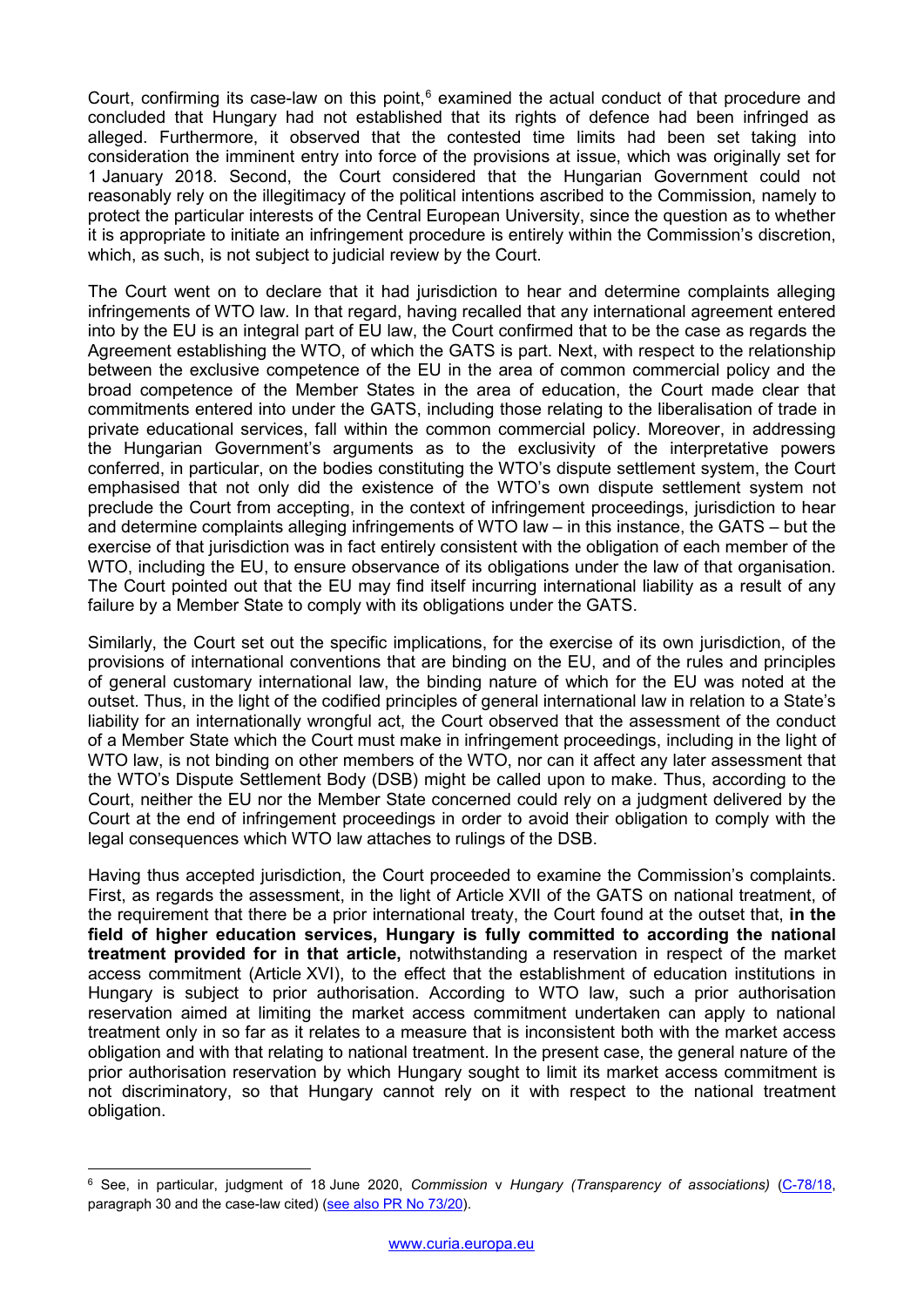Next, the Court stated that **the conclusion of an international treaty,** as required by the 2017 Law on higher education, imposes on the foreign providers concerned an additional condition for the supply of higher education services in Hungary, the fulfilment of that condition being in the discretion of the Hungarian authorities, which **is sufficient to establish a modification of the conditions of competition to the detriment of the institutions concerned and in favour of Hungarian institutions.** Last, the Court considered that the explanations given by the Hungarian Government in relation to the objectives of the requirement at issue were not sufficient to justify it, in the light of Article XIV of the GATS. As regards Hungary's reliance on the protection of public order, Hungary had not established, in a specific and detailed manner, that there was a genuine and sufficiently serious threat affecting a fundamental interest of Hungarian society. In addition, in so far as the requirement at issue seeks to prevent deceptive practices, the Court ruled that it constituted a means of arbitrary discrimination because of the decisive nature of the political will of the Hungarian authorities as regards that requirement being met. That justification on Hungary's part also, therefore, could not be accepted.

Furthermore and in any event, the Court ruled that the requirement at issue was disproportionate, observing that it applied indiscriminately, including to institutions already present on the Hungarian market.

Second, the Court examined **the requirement that education activities be offered in the State of origin.** So far as concerns, first of all, the commitment undertaken by Hungary under Article XVII of the GATS, the Court, having shown the competitive disadvantage resulting from the requirement at issue for the institutions concerned, noted again the insufficiency of the explanations provided by the Hungarian Government in relation to the objectives that might justify its necessity. For reasons similar to those adopted in the analysis of the first complaint, the Court therefore concluded that, **in so far as that requirement applies to higher education institutions established in a third country member of the WTO, it infringed that provision.** Furthermore, **in so far as the requirement applies to education institutions which have their seat in another Member State of the EU,** the Court found **there to be an unjustified restriction both of the freedom of establishment** guaranteed by Article 49 TFEU **and of the free movement of services** covered by Article 16 of the Services Directive. Last, in so far as the requirement at issue is presented as being intended to ensure the high quality of higher education, the Court observed that the activities required, the quality of which remains to be established, do not in any way prejudge the quality of the education offered in Hungary, and such an objective is not, therefore, sufficient to justify the requirement at issue.

Third, the Court examined whether the requirements at issue, introduced by the 2017 Law on higher education, were consistent with Articles 13, 14(3) and 16 of the Charter. The Court stated, first of all, that Hungary was bound by the Charter as regards the disputed provisions, since performance of its obligations under an international agreement that is an integral part of EU law, such as the GATS, on the one hand, and the restrictions placed by those provisions on the fundamental freedoms, which it sought in vain to justify, on the other, are part of the implementation of EU law within the meaning of Article 51(1) of the Charter.

Examining one after another the scope of the guarantees provided by these provisions of the Charter, the Court emphasised, in relation to the exercise of the activities of higher education institutions, that academic freedom did not only have an individual dimension in so far as it is associated with freedom of expression and, specifically in the field of research, the freedoms of communication, of research and of dissemination of results thus obtained, but also an institutional and organisational dimension reflected in the autonomy of those institutions. The Court held that the measures at issue were capable of endangering the academic activities of the foreign higher education institutions concerned within the territory of Hungary and, therefore, of depriving the universities concerned of the autonomous infrastructure necessary for conducting their scientific research and for carrying out their educational activities; consequently **those measures were such as to limit the academic freedom** protected in Article 13 of the Charter. Furthermore, **the founding of those institutions** is covered by Articles 14(3) and 16 of the Charter and, for reasons similar to those just outlined, **the measures at issue constitute an interference with the rights enshrined in those provisions.** Since the various interferences could not be justified under